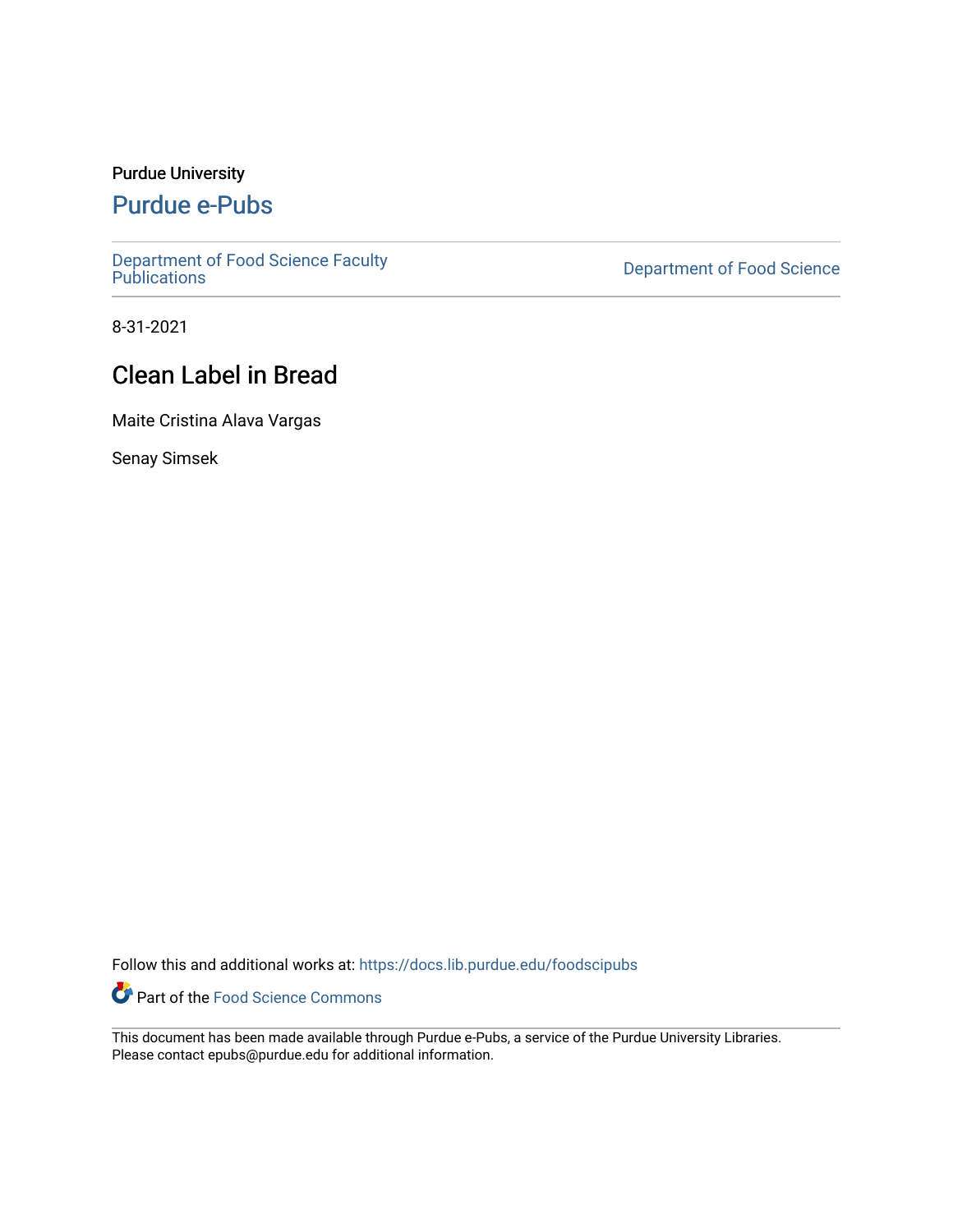

## *Review* **Clean Label in Bread**

**Maite Cristina Alava Vargas <sup>1</sup> and Senay Simsek 2,[\\*](https://orcid.org/0000-0003-0238-5947)**

- <sup>1</sup> Cereal Science Graduate Program, Department of Plant Sciences, North Dakota State University,
- Fargo, ND 58108-6050, USA; maite.alavavargas@ndus.edu
- <sup>2</sup> Department of Food Science, 745 Agricultural Mall Drive, Purdue University, West Lafayette, IN 47907, USA
- **\*** Correspondence: ssimsek@purdue.edu; Tel.: +1-765-494-8256

**Abstract:** Bread is considered a staple food worldwide, and therefore there is much interest in research around the topic. The bread industry is usually looking for ways to improve its formulations. Therefore, other ingredients such as dough conditioners, crumb softeners, emulsifiers, and surfactants can be added to enhance bread quality. These ingredients perform functions such as helping standardize processes in the industry, reducing dough-mixing time, increasing water absorption, improving bread quality, and extending its shelf life. Consumers are concerned about the effect of these ingredients on their health, and this has increased the popularity of clean-label bread formulations. A clean label generally indicates that a product is free of chemical additives, has an ingredient list that is easy to understand, has undergone natural or limited processing, and/or is organic and free of additives or preservatives. However, there is no scientific definition of the term "clean label." Researchers have focused on these clean-label initiatives to replace dough strengtheners and preservatives in bread formulations and give consumers what they perceive as a healthier product.

**Keywords:** bread; clean label; preservatives; dough strengtheners



**Citation:** Vargas, M.C.A.; Simsek, S. Clean Label in Bread. *Foods* **2021**, *10*, 2054. [https://doi.org/10.3390/](https://doi.org/10.3390/foods10092054) [foods10092054](https://doi.org/10.3390/foods10092054)

Academic Editor: Thierry Aussenac

Received: 7 August 2021 Accepted: 27 August 2021 Published: 31 August 2021

**Publisher's Note:** MDPI stays neutral with regard to jurisdictional claims in published maps and institutional affiliations.



**Copyright:** © 2021 by the authors. Licensee MDPI, Basel, Switzerland. This article is an open access article distributed under the terms and conditions of the Creative Commons Attribution (CC BY) license (https:/[/](https://creativecommons.org/licenses/by/4.0/) [creativecommons.org/licenses/by/](https://creativecommons.org/licenses/by/4.0/)  $4.0/$ ).

**1. Introduction and Target of This Review**

Bread is a centuries-old food and considered an essential dietary staple food worldwide. In addition, what is considered "bread" and the ingredients used change depending on the region. Bread is essential in the human diet and a good source of carbohydrates, dietary fiber, protein, minerals, and vitamins [\[1\]](#page-11-0). Bread making has been changing over time, and there are differences in formulations, depending on the final product. Bread has four necessary ingredients: flour, yeast, water, and salt. The bread industry is usually looking for ways to improve its formulations [\[2](#page-11-1)[,3\]](#page-11-2). In the early twentieth century, the bread industry continued to develop, and the market changed with a more standardized process. Products and processes such as bleached white flour, flour enrichment, and chemicals were added to maintain consistency and improve quality [\[4\]](#page-11-3). Bread formulations also have optional ingredients such as sugar (sweeteners in general), milk solids, fats, and conditioners [\[5\]](#page-11-4). These ingredients affect the quality and taste of the bread, but other ingredients can improve quality, enhance dough handling, and extend the shelf life [\[2\]](#page-11-1). Other ingredients such as oxidizing agents, reducing agents, buffers, enzymes, gluten proteins, and dough improvers/conditioners can improve dough rheology and extend the shelf life [\[2\]](#page-11-1).

It is vital in bread making to establish the quality of flour and the final goal, considering its quality or industrial requirements to pick the right ingredients. The performance of bread made with wheat flour is directly affected by gluten proteins. Wheat flour is mainly composed of proteins, carbohydrates, and lipids [\[6\]](#page-11-5). The gluten proteins interact with other components of the wheat flour. When mixed with the right amount of water, the gluten matrix develops, which allows the dough to hold gas during fermentation [\[5,](#page-11-4)[7\]](#page-11-6). The gluten proteins play a crucial role in baking by affecting the water absorption capacity, cohesivity, viscosity, and elasticity of the dough [\[8\]](#page-11-7). Nevertheless, when the flour's quality varies or is lower, dough improvers help standardize the final product and preserve quality.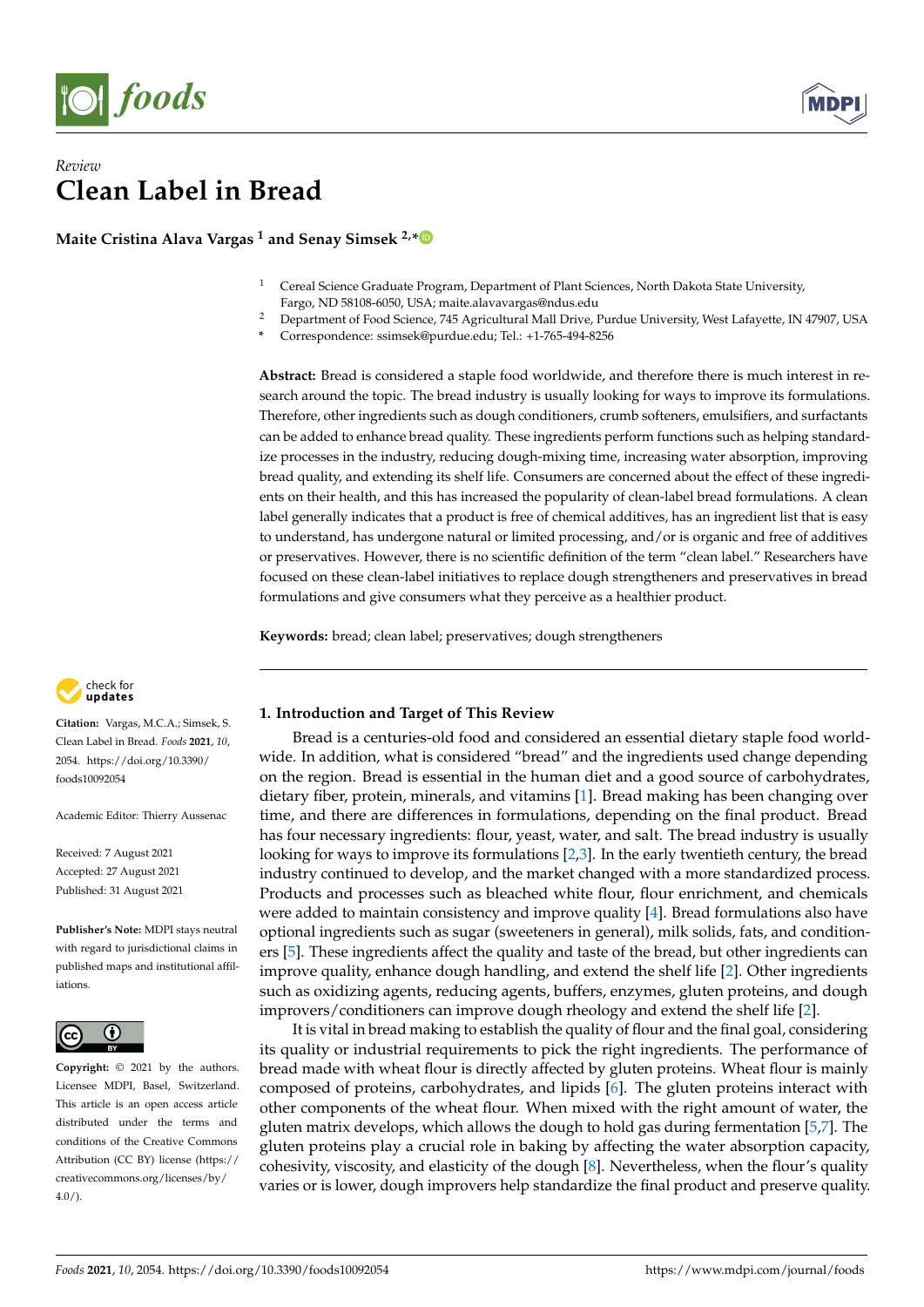In addition, preservatives are sometimes added to the bread formulation to extend the shelf life. Fungal spoilage in bread is commonly known and has a substantial economic impact caused by the bread becoming unsuitable for human consumption due to food safety concerns [\[9\]](#page-11-8).

Dough improvers and conditioners have been part of formulations in the bread industry for decades. Bread improvers help overcome deficiencies in the flour's quality, improving loaf volume, crumb structure, shelf life, flavor, and color. The conditioners can be chemical redox agents and enzymes that may or may not be endogenous to the wheat flour, influencing the gluten network [\[10\]](#page-11-9). The bread industry and formulations have changed in the past years due to more consumers being concerned about the food ingredients. Some bread improvers are perceived as unknown and harmful chemicals, and several may have controversial health issues. People want to know what the ingredients are and understand or feel familiar with them due to health concerns. A clean-label product can be referred to as food or ingredients that are more natural, organic, or not chemicalsounding and free of additives/preservatives [\[11](#page-11-10)[–13\]](#page-11-11). The bread industry and bakeries are going for clean-label products, adding only natural ingredients and additive-/preservativefree formulations but keeping the bread quality high [\[14](#page-11-12)[,15\]](#page-11-13). Thus, more research on natural ingredients can give the same attributes as traditional preservatives/additives to bread.

## **2. Bakery Improvers**

A good-quality gluten network is highly essential in bread making, directly affecting the ability to retain the yeast's carbon dioxide and enhancing the dough's properties. The gluten proteins' quality can vary because of genetic, environmental, and postharvest conditions. To maintain the same quality in bread making, the addition of additives/preservatives, dough conditioners, or strengtheners helps overcome the deficiencies in wheat quality [\[10\]](#page-11-9). These dough strengtheners' and preservatives' primary functions are to increase machine, and mixing, and handling tolerance. Some of the process improvements lead to less time for the dough to develop its gluten matrix, maximize water absorption; minimize the use of shortening; improve bread qualities such as loaf volume, texture, and crust tenderness; retard the rate of staling; and enhance the shelf life and self-quality. Many chemical additives can be used in formulations and with different objectives, as shown in Table [1.](#page-2-0)

| <b>Table 1.</b> Dough-conditioning agents with functions and use levels [16]. |  |  |  |
|-------------------------------------------------------------------------------|--|--|--|
|-------------------------------------------------------------------------------|--|--|--|

<span id="page-2-0"></span>

| Dough Conditioner Ingredient   | <b>Function</b> | <b>Usage Level</b>  | <b>Considerations</b>             |
|--------------------------------|-----------------|---------------------|-----------------------------------|
| Vital wheat gluten             | Structure       | $2\%$ to $10\%$     | Increases strength and absorption |
| Ammonium chloride              | Yeast nutrient  | $0.04\%$            | Nitrogen source                   |
| Ammonium sulfate               | Yeast nutrient  | $0.04\%$            | Nitrogen source                   |
| Ammonium phosphate             | Yeast nutrient  | $0.04\%$            | Nitrogen and phosphorus source    |
| Calcium carbonate              | pH regulator    | $0.1\%$ to $0.5\%$  | Raises pH                         |
| Monocalcium phosphate          | pH regulator    | $0.1\%$ to $0.3\%$  | Lowers pH                         |
| Calcium sulfate                | pH regulator    | $0.1\%$ to $0.6\%$  | Raises pH                         |
| Potassium bromate              | Oxidizing agent | 10 to $75$ ppm      | Slow oxidizer                     |
| Ascorbic acid                  | Oxidizing agent | 10 to 100 ppm       | Intermediate oxidizer             |
| Calcium peroxide               | Oxidizing agent | 10 to $75$ ppm      | Dries dough surface               |
| Azodicarbonamide               | Oxidizing agent | 10 to $45$ ppm      | Fast oxidizer                     |
| Potassium iodate               | Oxidizing agent | 10 to $75$ ppm      | Fast oxidizer                     |
| Calcium iodate                 | Oxidizing agent | 10 to $75$ ppm      | Fast oxidizer                     |
| L-cysteine                     | Reducing agent  | 10 to $90$ ppm      | Chemical reducing agent           |
| Non-leavening (inactive) yeast | Reducing agent  | $0.25\%$ to $1\%$   | Natural source of glutathione     |
| Protease                       | Enzyme          | GMP <sup>1</sup>    | Increases extensibility           |
| Carbohydrase                   | Enzyme          | <b>GMP</b>          | Improves oven spring              |
|                                |                 |                     | and freshness                     |
| Oxidase                        | Enzyme          | <b>GMP</b>          | Forms oxygen via                  |
|                                |                 |                     | hydrogen peroxide                 |
| Enzyme-active soy flour        | Enzyme          | $0.25\%$ to $0.5\%$ | Lipoxygenase whitens crumb        |
| Diastatic malt syrup           | Enzyme          | $1\%$ to $2\%$      | Supplements flour enzyme activity |
| Malt flour                     | Enzyme          | $0.5\%$ to $1\%$    | Supplements flour enzyme activity |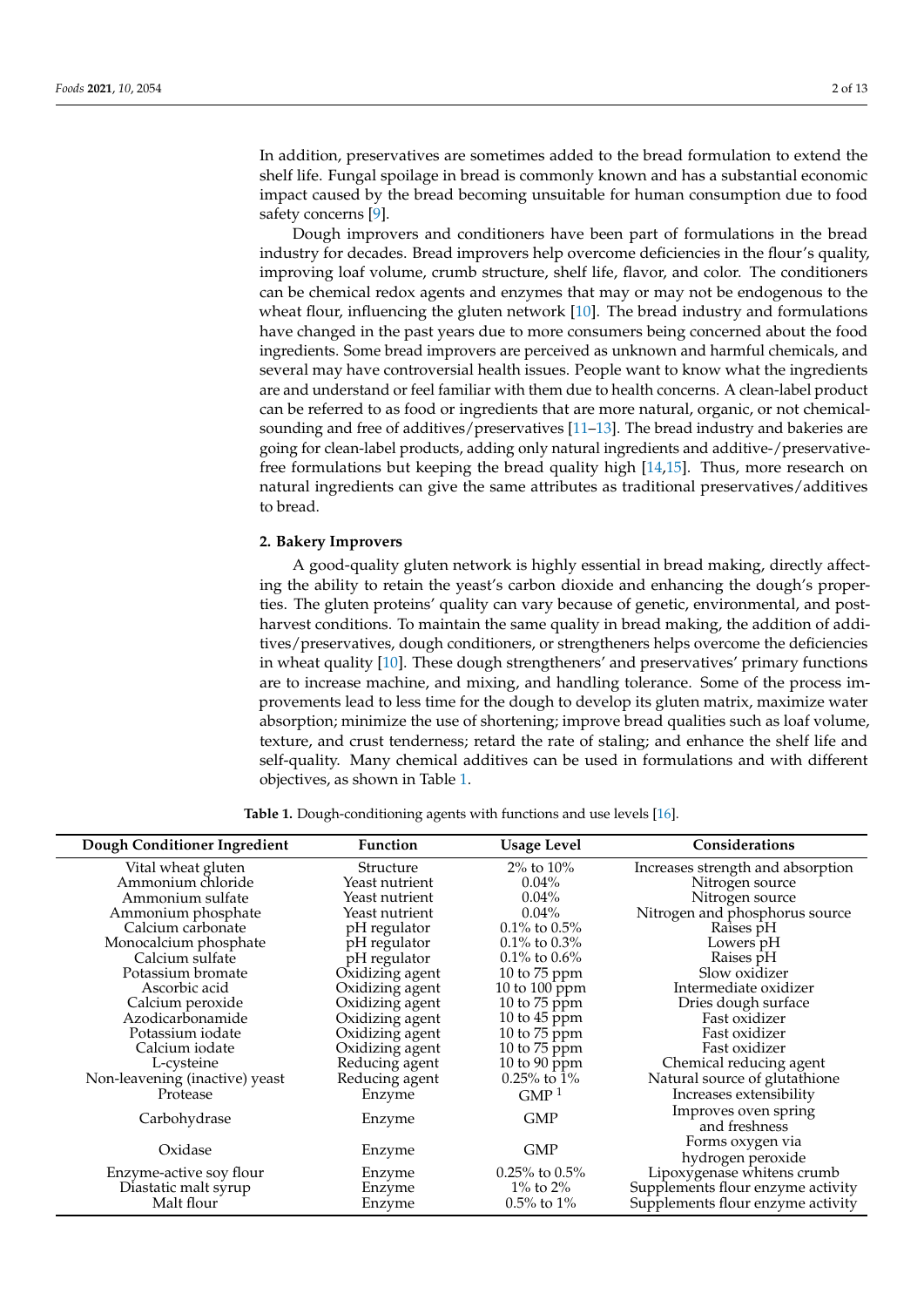| Dough Conditioner Ingredient                                       | <b>Function</b> | <b>Usage Level</b>  | Considerations          |
|--------------------------------------------------------------------|-----------------|---------------------|-------------------------|
| Lecithin                                                           | Emulsifier      | $0.25\%$ to $1\%$   | Natural softener        |
| Sodium stearoyl lactylate                                          | Emulsifier      | $0.25\%$ to $0.5\%$ | Strengthens and softens |
| Calcium stearoyl lactylate                                         | Emulsifier      | $0.25\%$ to $0.5\%$ | Strengthens and softens |
| Diacetyl tartaric acid esters of mono-<br>and diglycerides (DATEM) | Emulsifier      | $0.25\%$ to $0.5\%$ | Strengthens             |
| Ethoxylated mono- and diglycerides                                 | Emulsifier      | $0.25\%$ to $0.5\%$ | Strengthens             |
| Polysorbate 60                                                     | Emulsifier      | $0.25\%$ to $0.5\%$ | <b>Softens</b>          |
| Succinylated mono- and diglycerides                                | Emulsifier      | $0.25\%$ to $0.5\%$ | Strengthens and softens |
| Mono- and diglycerides                                             | Emulsifier      | $0.25\%$ to $1\%$   | Softens                 |
| Distilled diglycerides                                             | Emulsifier      | $0.25\%$ to $1\%$   | Softens                 |

**Table 1.** *Cont.*

<sup>1</sup> Good manufacturing practice.

Different strengtheners such as potassium bromate (PB), iodate, chlorine dioxide, chlorine, azodicarbonamide (ADA), ascorbic acid (AA), diacetyl tartaric acid esters of monoand diglycerides (DATEM), sodium stearoyl lactylate (SSL), and peroxides, alter gluten proteins [\[2](#page-11-1)[,10](#page-11-9)[,17\]](#page-11-15). Besides the effect they have on the overall dough rheology, to extend the shelf life, other chemical additives are used, too. Emulsifiers are a type of dough strengthener that improve the dough's machinability, reduce resting time, and improve bread qualities such as volume, crust color, crumb whiteness, aroma, and flavor [\[18,](#page-11-16)[19\]](#page-11-17). Another benefit of emulsifiers is that they can improve the products' shelf life. Table [1](#page-2-0) shows some of the examples of different emulsifiers and the user level. Chemical preservatives, like organic acids, are commonly used to prevent undesired microorganisms' growth and extend the bakery products' shelf life.

## *2.1. Diacetyl Tartaric Acid Esters of Mono- and Diacylglycerides (DATEM)*

DATEM are esters of polyvalent alcohols that consist of glycerol derivates esterified with edible fatty acids and mono- and diacetyl tartaric acids. There could be an interand intra-exchange of acylic groups, resulting in small amounts of free glycerol, free fatty acids, and free tartaric and acetic acids [\[20\]](#page-11-18). DATEM's advantages are reducing baking fat, improving chewing and taste properties, and increasing resistance during processing [\[18,](#page-11-16)[20\]](#page-11-18). Some industries have also changed from DATEM to lipase enzymes, but more information and studies are still needed to evaluate its use in bread characteristics [\[19\]](#page-11-17).

#### *2.2. Azodicarbonamide (ADA)*

Azodicarbonamide (ADA) is an oxidizing agent used in bread formulation as a dough improver because of its fast oxidation at a dosage from 2 to 45 ppm [\[10\]](#page-11-9). This dough improver can enhance the dough and baking qualities by oxidizing sulfhydryl groups that can tolerate high water absorption and shortened mixing times. Bread made with ADA can have a higher loaf volume and better texture, and high dosage can influence the flour color. The overdosage of this compound can result in the opposite effect by decreasing the bread quality. The dosage will vary depending on the grade of flour [\[10\]](#page-11-9).

#### *2.3. Ascorbic Acid (AA)*

L-ascorbic acid is an oxidant used as a dough improver [\[10\]](#page-11-9). It is considered an intermediate oxidizer and promotes dough development at a high mixing speed. In addition, it improves the dough strength, reduces dough stickiness, and improves gas retention, resulting in higher loaf volumes and good crumb texture [\[10](#page-11-9)[,13\]](#page-11-11). AA is also commonly known as vitamin C and is frequently used to replace bromate in countries where it is banned, even though it is less effective. This dough improver effect depends on the quality of the flour, storage time, bread-making procedure, type of bread, and dosage from 30 to 120 ppm. For consumers, it also gives an effect of freshness in the bread by better recovery of the bread shape after compression [\[10,](#page-11-9)[13\]](#page-11-11).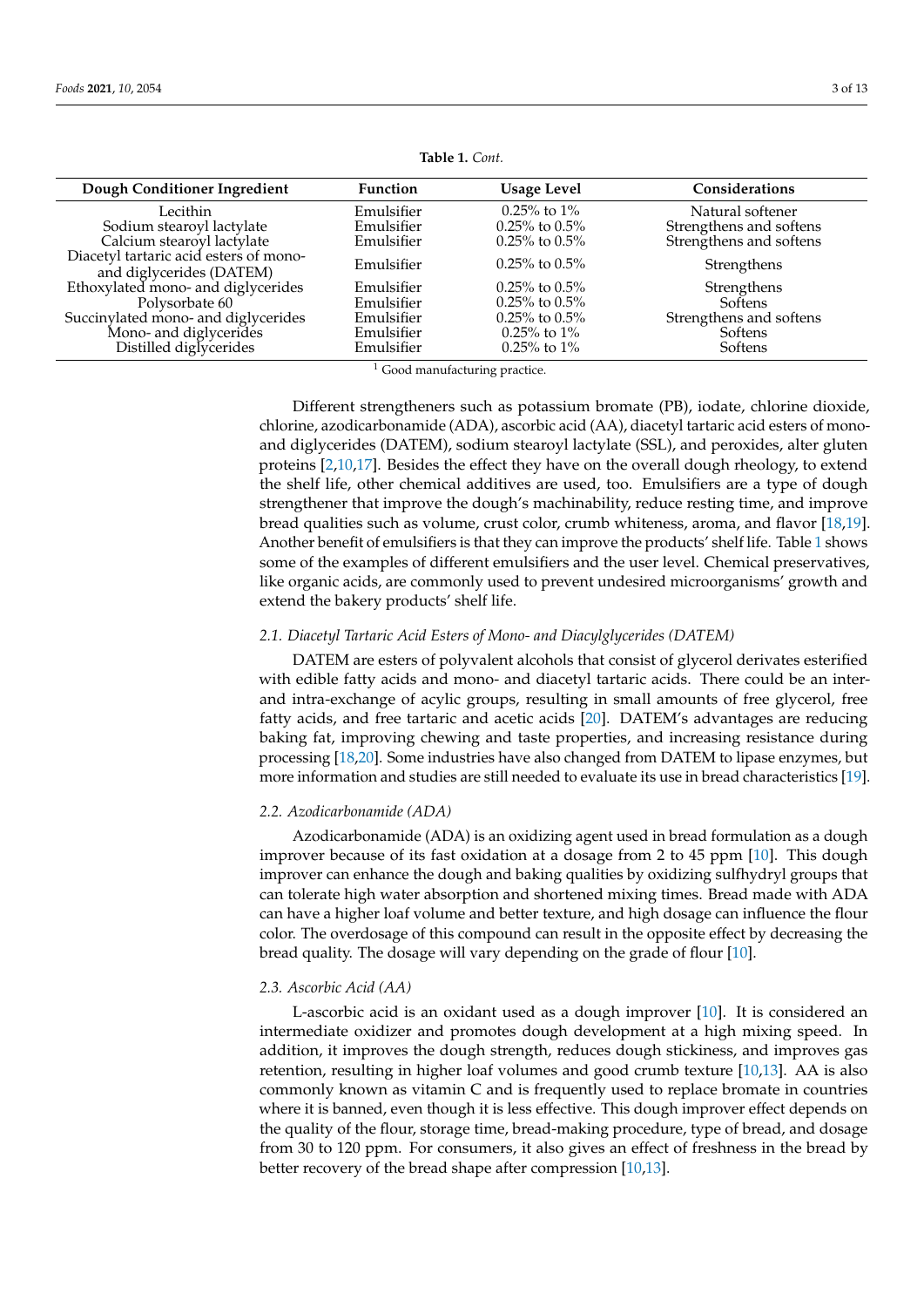## *2.4. Potassium Bromate (PB)*

Potassium bromate is an oxidant, usually used at a level of 10 ppm on a flour basis [\[13\]](#page-11-11). It influences the loaf volume and improves dough expansion, crumb structure, and texture. PB has an inhibitory effect on the proteolytic enzymes in wheat flour and is considered a slow-acting oxidant. The bromate oxidizes free sulfhydryl groups, generating disulfide (SS) compounds and bromide [\[10,](#page-11-9)[13\]](#page-11-11). It is also more active at later stages of fermentation and baking, improving dough expansion. Bromate enhancement of the rheological properties will depend on the flour characteristics and the amount added [\[10](#page-11-9)[,13\]](#page-11-11).

## *2.5. Propionic and Sorbic Acids*

Propionic and sorbic acids are commonly used, but other acids, such as benzoic acid, are examined for bakery products with restrictions in their use. In prepacked unsliced bread, 0.2% (*w*/*w*) of sorbate and 0.3% of propionate can be used, whereas in unpacked bread, the addition of neither sorbate nor propionate is allowed [\[21\]](#page-12-0). Propionic acid and others have an antimicrobial action and are used to preserve baked goods [\[22\]](#page-12-1). High concentrations are not recommended for sorbate or propionate as additives because they alter the product [\[21\]](#page-12-0). Propionic acid is highly volatile in steam, and sorbic acid is not frequently soluble in water. In addition, using dry sorbic acid is less recommended because it irritates the skin and mucous membrane. Sorbic acid and calcium sorbate are also used in the food industry as active substances in fungistatic film packaging [\[23\]](#page-12-2).

## **3. Health Effects**

Consumers are looking for natural ingredients and no chemical additives due to health concerns. Most of the additives used nowadays do not have a health risk, but still, some consumers prefer the use of familiar names in the list of ingredients. Some of these additives/preservatives show health risks if used in specific ways or in excess. The use of ADA can impose a health risk during bread making if transformed into semicarbazide (SEM), which can be exceptionally high in the crust and have mutagenic and carcinogenic effects [\[10\]](#page-11-9). During baking, ADA is converted to biurea, which is partly converted to SEM. This dough improver is prohibited in the European Union, but other countries such as Brazil, the United States, and Canada still permit it. PB is also an additive considered to be carcinogenic. In rats, when given orally, it has been proven to induce renal cell tumors, mesotheliomas of the peritoneum, and follicular cell tumors of the thyroid [\[24\]](#page-12-3). After baking, there can still be residual bromate in the bread crust with a usage of 9 ppm. The usage of PB is banned in some countries, while in others it is still legal, but its usage has reduced significantly [\[10\]](#page-11-9). AA is considered an essential dietary nutrient and acts like an antioxidant, but it can also cause various chronic diseases if misused [\[25\]](#page-12-4). However, in studies with a high dosage of vitamin C, being 2 g per day, it is not likely to pose a risk or adverse effects in most individuals. DATEM, another dough strengthener used in bread formulations, may have toxicity in rats, causing heart fibrosis and adrenal overgrowth [\[26\]](#page-12-5).

## **4. Consumer Perception**

Shoppers currently tend to purchase food products that they feel good about and believe are healthy, not only based on nutrition, but also based on being familiar with the ingredients [\[13](#page-11-11)[,27](#page-12-6)[,28\]](#page-12-7). In Europe, 78% of shoppers consider the ingredients a vital factor when deciding on a product [\[13\]](#page-11-11). In addition, some consumers can react adversely to products containing ingredients with unknown names, scientific names, or names that confuse them. Shoppers have become more skeptical, and if certain ingredients are not recognized, certain products can be seen as too processed and sometimes even dangerous [\[29\]](#page-12-8). Younger-generation shoppers spend more time going through a product before deciding to buy it and are more likely to buy new, trendy, and attractive products [\[28\]](#page-12-7). Other products that are shown to be organic or natural, environmentally friendly, socially sustainable, and innovative are also captivating buyers' attention. Around 56% of consumers look for clean-label products because they are thought to be more natural and healthier [\[15\]](#page-11-13).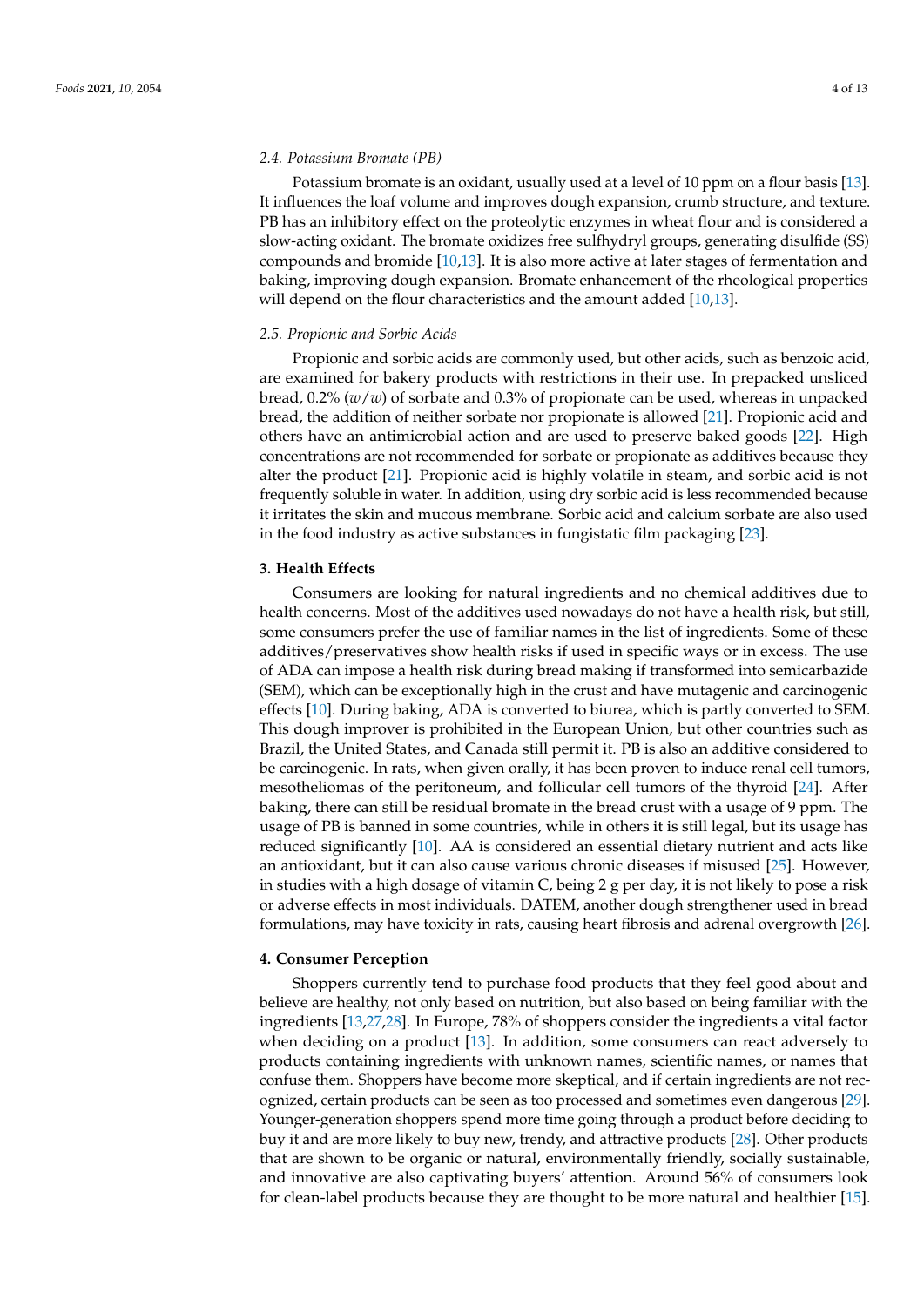Different ingredients such as ascorbic acid, whey protein, and starch are more accepted in the ingredient list than guar gum, xantham gum, caseinate, and others [\[13\]](#page-11-11). Consumers still seek healthier products that maintain freshness, quality, taste, texture, and consistency at an affordable price. The challenge for more industries is trying to look for clean-label reformulations that match the efficiency, low cost, and ease of reading of ingredients that consumers look for without lowering their quality. Product consistency is what most buyers look for in a product, and bakers seek formulations with better dough handling and shelf-life stability [\[27\]](#page-12-6).

#### **5. Clean-Label 5. Clean-Label**

Clean-label trends have been continuously increasing in the past few years, and regulations depend on the region [\[13\]](#page-11-11). Consumers are more concerned about having a<br>dependence of the United States, saw and bread and bread and baking goods saw and bread and bread and bread an healthier life, and in the United States, sales of natural bread and baking goods saw an<br> overall growth of 11.3% in the last year up to March 2020 [\[30\]](#page-12-9). In Europe, consumers are concerned about the ingredient list of a product, which has made the clean label a market cerned about the ingredient list of a product, which has made the clean label a market success [\[14\]](#page-11-12). There is no scientific definition of what is considered clean-label, but there is success [14]. There is no scientific definition of what is considered clean-label, but there is still a proposed definition, as shown in Figure [1.](#page-5-0) still a proposed definition, as shown in Figure 1. Clean-label trends have been continuously increasing in the past few years, and reg-Liedi-label tiens have been continuously increasing in the past lew years,

<span id="page-5-0"></span>

**Figure 1.** An example of the clean-label definition and possible solutions in clean-label bread formulations [12.12.21] formulations  $[12, 13, 31]$  $[12, 13, 31]$  $[12, 13, 31]$  $[12, 13, 31]$ .

A clean-label product must be natural, organic, and/or free from additives/ preservatives [\[13\]](#page-11-11). At the same time, other markets just refer to it as ingredients that are understandable, that are easy to recognize without being a food scientist, and that consumers believe are healthful and not harmful [\[14](#page-11-12)[,27\]](#page-12-6). Most of them have similarities in how a clean label is defined, but it can be seen in two different ways. Institutions such as Ingredion define a clean-label product as having natural, organic, or wholesome constituents; the names of the ingredients are not chemical-sounding and are familiar to the consumer; and the constituents are considered ingredients (food) rather than chemicals [\[13](#page-11-11)[,14\]](#page-11-12). Other institutions also add fewer total ingredients—ingredients that positively contribute to health and the absence of constituents that contribute to an unhealthy lifestyle, such as fat [\[11\]](#page-11-10).

In a broad sense, a clean-label product will have written or visual claims of being cleanlabel, have certification logos, have a simple front of package labels, belong to natural and organic categories, and be free from preservatives/additives [\[32\]](#page-12-11). A clean-label product,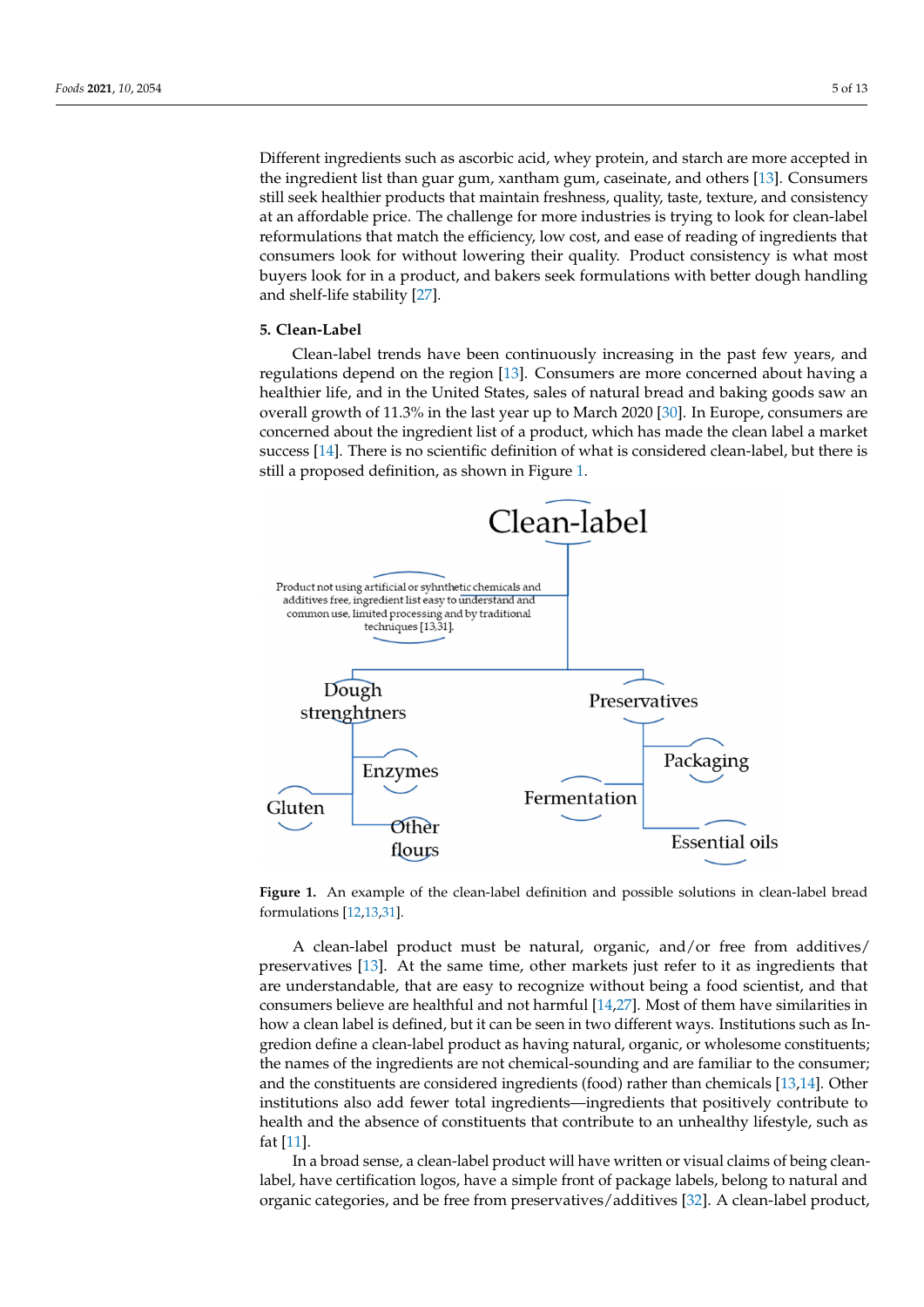in the strict sense, will have a detailed ingredient list and a nutrition facts panel; a short, simple ingredient list with familiar ingredients; and no artificial or chemical-sounding ingredients [\[32\]](#page-12-11). Even though consumers are looking for what they think are healthier products, such as those with clean-label formulations, the products must still maintain freshness, good quality, taste, texture, and consistency [\[27\]](#page-12-6). In recent years, different industries have focused their research on ingredients that fit these characteristics and replace chemical additives/preservatives. Natural ingredients as dough strengtheners and preservatives have become a significant alternative for clean-label formulations.

## *5.1. Clean-Label Dough Strengtheners*

In bread formulations, dough strengtheners improve the dough-handling process and hydration, increase the volume and/or crumb texture, reduce staling, and improve nutritional qualities [\[17\]](#page-11-15). There are different chemical ingredients used for this purpose in the industry. Now more research is conducted to find other improving agents with more natural-sounding ingredients in clean-label formulations. Research has been conducted on the use of wheat flours and other flours and enzymes as alternatives [\[16](#page-11-14)[,17](#page-11-15)[,29\]](#page-12-8).

## 5.1.1. Wheat Gluten

Vital gluten is considered a highly valued functional protein and is the insoluble protein portion of wheat flour. In bakery formulations, vital wheat gluten is essential due to its features such as increasing functional protein content, water absorption, dough tolerance, and viscoelasticity, improving the volume and end product quality [\[33](#page-12-12)[,34\]](#page-12-13). The gluten protein network of wheat flour is divided into monomeric gliadins and polymeric glutenins. Most gliadins contain intramolecular disulfide (SS) bonds, and glutenin subunits also form intermolecular SS bonds that stabilize glutenin polymers. In the dough, the hydrated gliadins are responsible for dough extensibility and viscosity and are less cohesive than glutenins [\[8\]](#page-11-7).

In contrast, hydrated glutenin is more responsible for dough strength and elasticity due to its cohesiveness and elasticity [\[8\]](#page-11-7). A proper mixture of gliadins and glutenins is essential for the dough's viscoelastic properties and quality for a starch–gluten matrix that can hold gas cells for better crumb and large loaf volumes of bread [\[35\]](#page-12-14). High-quality, hard red spring wheat flour and vital gluten can substitute dough strengtheners as an option for clean-label formulations [\[16,](#page-11-14)[27,](#page-12-6)[34\]](#page-12-13). The dough rheology and bread quality correlate with the molecular weight distribution of protein extracted from hard red spring wheat. Low-molecular-weight glutenin subunits (LMW-GS) strongly influence the bread-making quality [\[16](#page-11-14)[,36\]](#page-12-15). Different researchers have shown that vital gluten is essential in bakery applications used as a binding agent, contributing to dough strength, gas retention, and rise, while improving texture and flavor [\[34\]](#page-12-13).

## 5.1.2. Other Strengtheners

In bread formulations, dough strengtheners have become necessary for the handling process and to obtain a standardized product all year long. Some companies have started using advanced enzyme oxidant systems and other ingredients to meet clean-label standards (Figure [2\)](#page-7-0) [\[29\]](#page-12-8). Enzymes are seen as more natural and fit clean-label standards. Hydrocolloids and emulsifiers can be replaced by enzymes and used as an alternative to chemical-improving agents [\[17\]](#page-11-15). In flours, some enzymes occur naturally, and in others, they can be added to increase dough handling and hydration, improve volume and/or crumb structure, reduce staling, or improve nutritional qualities [\[17\]](#page-11-15). Lipase enzymes have recently been used in the industry as a replacement for DATEM [\[18\]](#page-11-16). Some of the reasons are difficulties in DATEM transportation and cost and more bakers looking for alternatives for emulsifiers in clean-label formulations [\[18,](#page-11-16)[27\]](#page-12-6).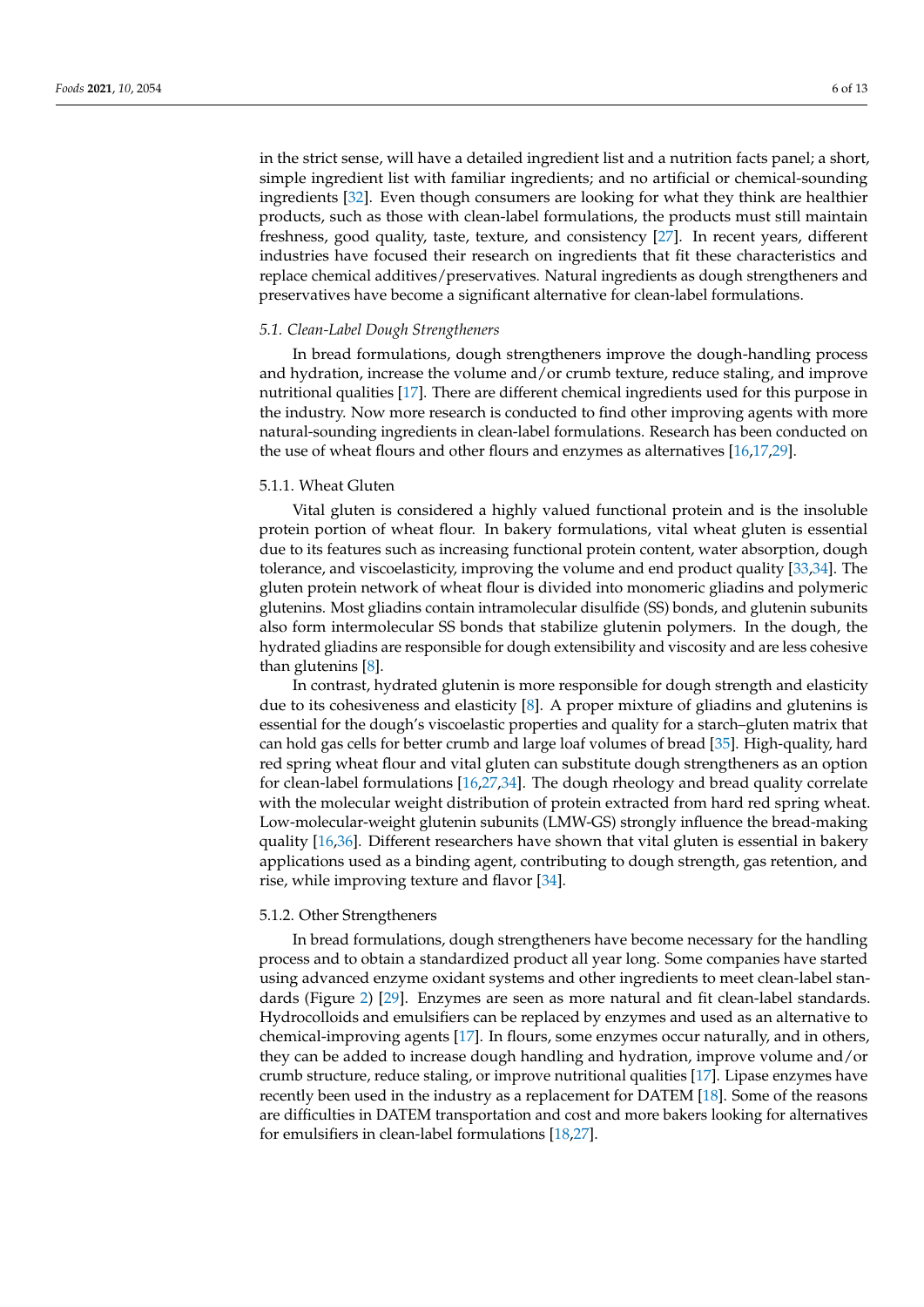<span id="page-7-0"></span>

**Figure 2.** Summary of other strengthener options for clean-label formulations. **Figure 2.** Summary of other strengthener options for clean-label formulations.

Amylases affect the gluten–starch matrix and, in the end, have been proven to affect Amylases affect the gluten–starch matrix and, in the end, have been proven to affect the crumb structure, increase the level of fermentable sugars, and increasing the loaf volume, and heat-stable amylases help reduce staling in bread [\[37](#page-12-16)[,38\]](#page-12-17). Some researchers have investigated adding malt flour to whole-wheat bread instead of pure  $\alpha$ -amylase due to the abundant amount of this compound  $[17]$ . The effectiveness of malt flour depends on the flour quality. Malt flour can increase water absorption and extensibility, but it can also the flour quality. Malt flour can increase water absorption and extensibility, but it can also weaken the dough and decrease crumb quality. In [39], malt flour marginally increased weaken the dough and decrease crumb quality. In [\[39\]](#page-12-18), malt flour marginally increased the loaf volume, but it was still a significant increase ( $p < 0.05$ ) compared to the control.

Another enzyme that is used as an oxidizing agent in improving bread quality is Another enzyme that is used as an oxidizing agent in improving bread quality is glucose oxidase. This enzyme catalyzes the oxidation of glucose into gluconic acid and glucose oxidase. This enzyme catalyzes the oxidation of glucose into gluconic acid and hydrogen peroxide [17]. Glucose oxidase has been shown to affect dough extensibility in hydrogen peroxide [\[17\]](#page-11-15). Glucose oxidase has been shown to affect dough extensibility in whole-wheat bread and decrease the energy for handling during bread production to a whole-wheat bread and decrease the energy for handling during bread production to a similar level as white dough. In addition, glucose oxidase has been shown to increase loaf volume more in whole-wheat bread than in white bread without additional improvers or  $11 + 11 + 11$ added gluten [17]. added gluten [\[17\]](#page-11-15).

Besides malt flour, there have been studies on adding other types of flour or using part flows the continues of the continues of the continues of the continues of the continues of the continues of the continues of the cont different yeast species and levels as strengtheners in bread formulations [40]. A higher level of yeast can affect the specific loaf volume in some formulations. *Lactobacillus* species are used in clean-label breads to inhibit bacterial growth, and strains such as *Lactobacillus* are used in clean-label breads to inhibit bacterial growth, and strains such as *Lactobacillus* are used in clean-label breads to inhibit bacterial growth, and strains such as *Lactobacillus amylovorus* as a culture starter in wheat dough fermentation show good rheological propdifferent yeast species and levels as strengtheners in bread formulations [\[40\]](#page-12-19). A higher erties in bread. In buckwheat sourdough bread, other fermenters, such as *Gluconobacter albidus* (TMW 2.1191) and *Kozakia baliensis* (NBRC 16680), also improved the bread sensory properties, with a high specific volume and softer crumb [\[41\]](#page-12-20).

Some researchers have found a use for defatted *Cephalaria syriaca* flour as a dough strengthener. *Cephalaria syriaca* is a plant that is prominent in Turkey in wheat fields and whose planting is usually encouraged. This flour has been shown to increase weak flour's strength, positively affecting extensograph characteristics. Another flour that is used as a strengthener is rosehip (*Rosa canina*) pip flour. This plant is well known to have elevated vitamin C content, which has proven to improve dough rheological properties instead of synthetic ascorbic acid. In addition, rosehip can be a source of other vitamins and minerals, carotenoids, tocopherol, organic acids, amino acids, and essential oils [\[33](#page-12-12)[,39\]](#page-12-18). Legume flour has also been a focus of research due to its nutritional quality. Besides its contribution of vitamins and minerals, its enzyme activity has been shown to increase the specific volume of whole-wheat bread due to its lipoxygenase activity [\[16\]](#page-11-14). Other researchers have also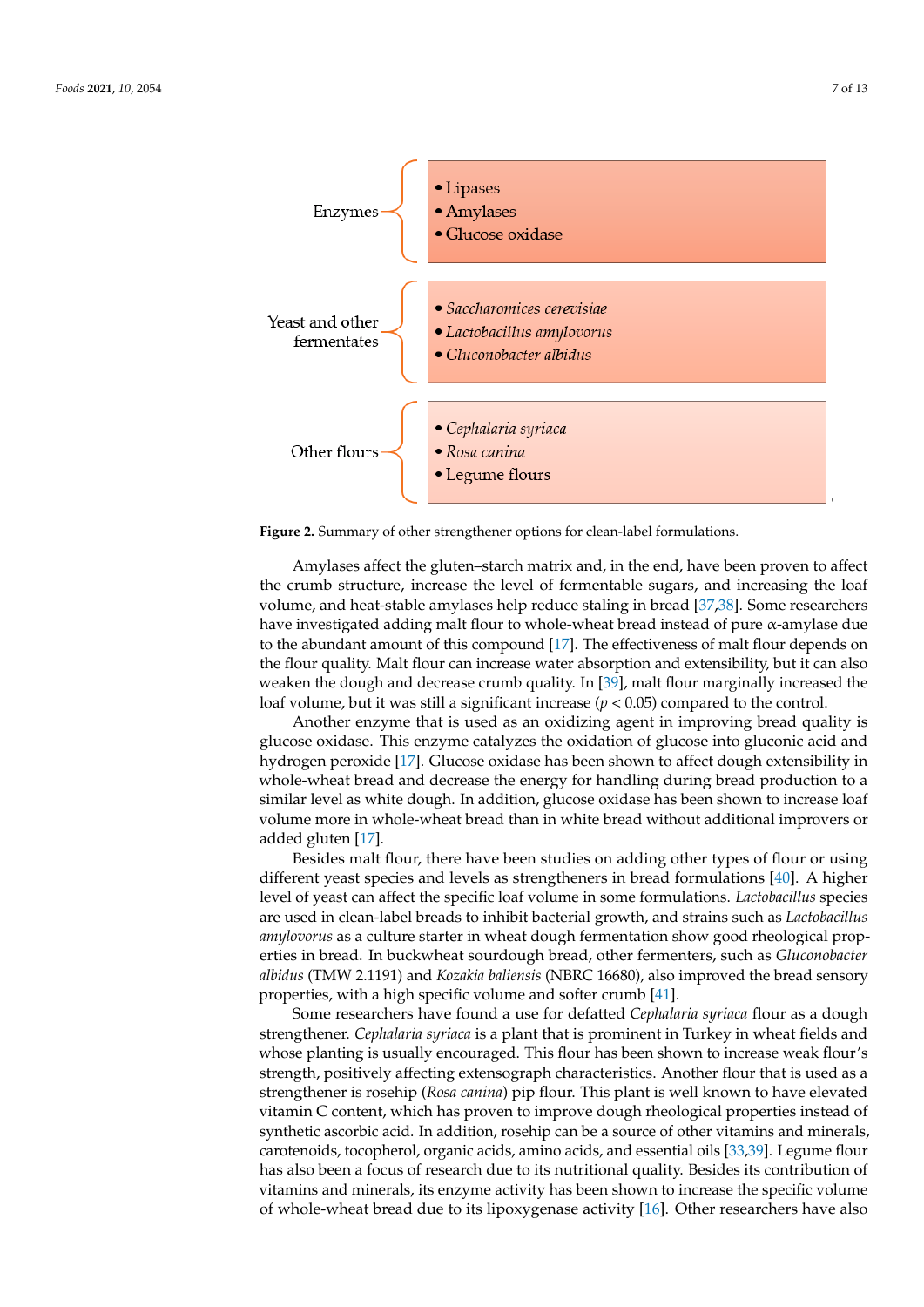found that inactive yeast can be used as a dough relaxer and is able to replace additives such as L-cysteine and sodium metabisulfite [\[14\]](#page-11-12).

## *5.2. Clean-Label Preservatives*

Preservatives are vital in the bread industry to maintain the freshness and quality of bread for extended periods. Mold growth is one of the most critical challenges in bread's shelf life, *Penicillium* spp. and *Aspergillus* spp. being the most dominant species [\[42\]](#page-12-21). In bakery products, shelf life is expected to be between 3 and 4 days when they are unpreserved, and spoilage after this period is commonly due to fungi [\[43\]](#page-12-22). Food preservation helps reduce fungal spoilage and loss of quality; however, more consumers have a negative perspective toward food preservatives. More people look for natural antimicrobial preservatives instead of chemical-sounding ones, such as propionic and sorbic acids and salts [\[44\]](#page-12-23). Some researchers have tested ingredients such as essential oils and fermentates to see whether they can have the same antimicrobial effect in bakery products as chemical preservatives. Other ways to preserve bread are using lactic acid ingredients to control the bread's pH, being highly effective against pathogens [\[27\]](#page-12-6).

#### 5.2.1. Fermentation

Innovation in fermentation technology is one response to bakers' challenges of finding low-cost and natural ingredients in clean-label bread. Fermentation is a natural process in baking, and it contributes to flavor development and texture-generating organic acids. One of the baker's effective ways to control pH in bread products is using lactic acid solutions, which also helps as an effective antimicrobial barrier [\[27\]](#page-12-6). In studies aiming to find new antispoilage methods, sourdough fermentation has shown promising results. Using different *Lactobacillus* spp. as starter cultures, the authors found that sourdough retards staling, protects the bread from spoilage, and contributes to an extended shelf life [\[45\]](#page-12-24). Sourdough LAB shows antibacterial, antimicrobial, and antifungal activity by releasing different metabolites that can substitute chemical preservatives. Lactic acid bacteria (LAB) release antifungal metabolites with low-molecular-mass compounds such as cyclic dipeptides, hydroxyl fatty acids, phenyls, and substituted phenyl derivatives. Another antifungal mechanism of LAB is producing mixtures of organic acids such as acetic, butyric, caproic, formic, *n*-valeric, and propionic acids [\[45\]](#page-12-24).

#### 5.2.2. Essential Oils

Plants can combat pathogen infections by different compounds that can be separated into three categories: phytoanticipins, which are antimicrobial components; inducible performed compounds; and phytoalexins, which are inhibitory components synthesized when the plant feels attacked. All these compounds have a bio-preservative activity useful in the food industry. However, the one with more research are the antimicrobial components, where essential oils are the most significant group. There are around 3000 essential oils, but only 300 have commercial importance in the food, pharmaceutical, agronomic, and cosmetic industries. Essential oils' antimicrobial activity is influenced by their composition, concentration, structure, and functional groups [\[42,](#page-12-21)[46\]](#page-12-25). In addition, there are four groups of active compounds: terpenes, terpenoids, phenylpropenes, and others. There are different tests to evaluate the antifungal activity of essential oils. Some of the assays are done in vitro and performed in three different ways: diffusion assay, dilution assay, and poisoned food assay. The most common is diffusion assay in different media. It is used to express antifungal activity by the zone of inhibition of the fungi surrounding the filter paper or the active component. Most of these in vitro assays can sometimes underestimate essential oils' antifungal activity by just looking for the minimum inhibitory concentration (MIC) [\[44\]](#page-12-23).

In bread making, researchers used different essential oils in the dough or after baking. However, most of the potential fungal activity is lost during the heat treatment in baking, oxidation, and decrease in bioavailability [\[44\]](#page-12-23). The use of rosemary essential oils inhibits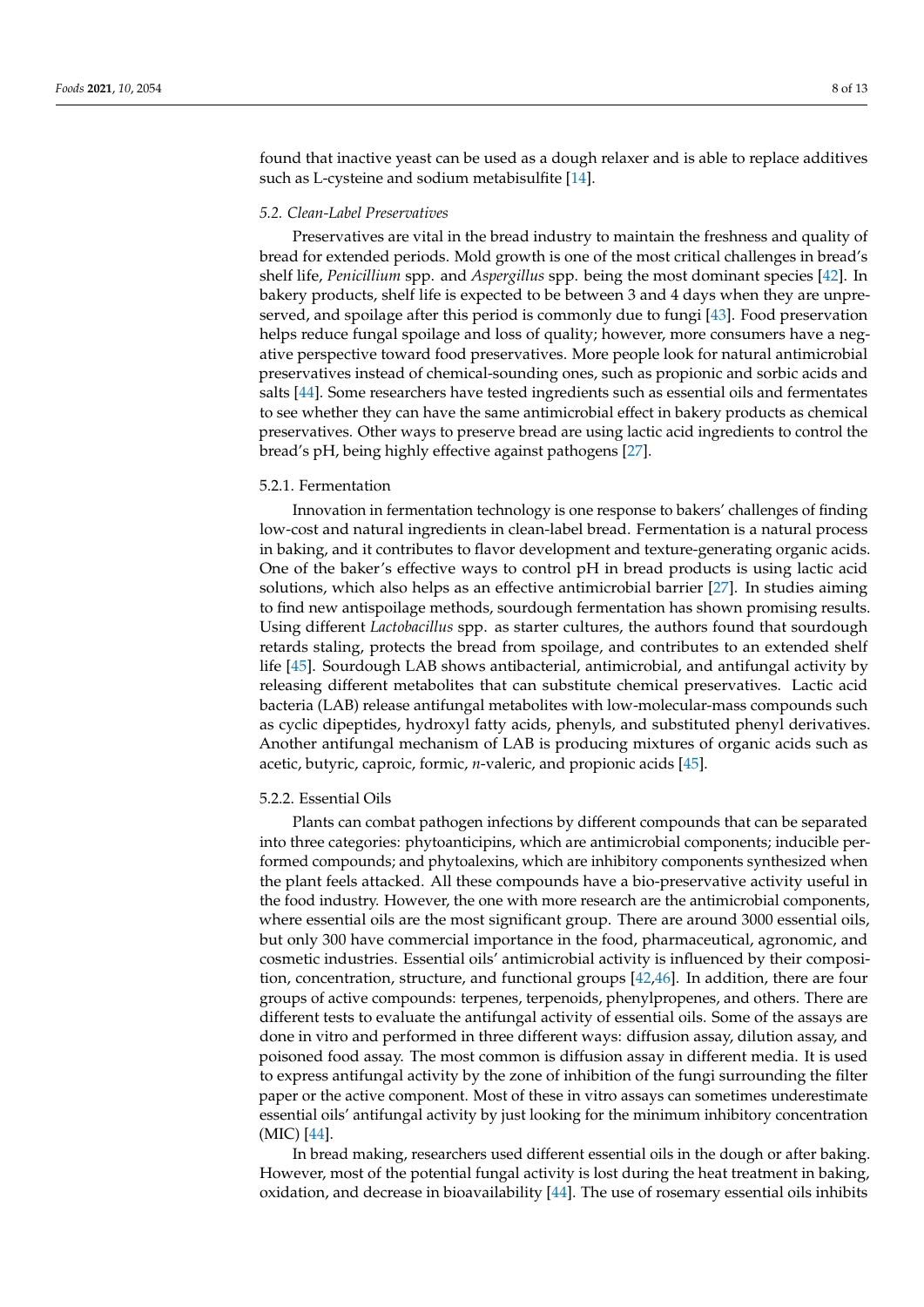the growth of *Penicillium* sp. and *Aspergillus* sp. at an oil concentration of 50 µm/mL in fresh dough [\[46\]](#page-12-25). This study used a control (no oil), different oil concentrations, and microencapsulated oil treatments to compare its microbial inhibition. The microencapsulated essential oil showed that regardless of heat, it does not interfere with the oil constituents. It showed a better result in prolonged inhibition when added at 1.5% to fresh dough. Microencapsulation showed better inhibition over time, maybe due to a gradual release of the active components, with a lower fungal count after 8 and 12 days of storage compared to pure oil [\[46\]](#page-12-25).

In other research, clove bud (*Syzygium aromaticum*) and oregano (*Origanum vulgare*) essential oils have been used as antimicrobial preservatives to extend the shelf life of sliced bread. In this study, the authors used different sizes of emulsions of the essential oils in a methylcellulose film and then counted the yeasts and molds in sliced bread during the 15 days of storage at [2](#page-9-0)5  $\pm$  2 °C. Table 2 shows the results of the inhibition halo of *Aspergillium niger* and *Penicillium* sp., with different concentrations of the essential oils for the film [\[47\]](#page-12-26).

<span id="page-9-0"></span>**Table 2.** Inhibition halos of *Aspergillus niger* or *Penicillium* sp. after 5 days of storage at 25 ± 2 ◦C, as affected by clove bud or oregano essential oils [\[48\]](#page-12-27).

|                                | Clove Bud Essential Oil |                   | Oregano Essential Oil |                   |
|--------------------------------|-------------------------|-------------------|-----------------------|-------------------|
| Concentration (mg mL $^{-1}$ ) | Aspergillus niger       | Penicillium sp.   | Aspergillus niger     | Penicillium sp.   |
| 40.0                           | $34.43 + 2.10 a1$       | $30.71 + 3.50 a$  | $29.24 + 1.20 a$      | $27.59 + 2.05$ a  |
| 20.0                           | $15.93 + 10.20$ b       | $13.10 + 12.25 a$ | $15.85 + 12.44$ b     | $9.72 + 10.77$ b  |
| 10.0                           | $0.00 \pm 0.00 c$       | $0.00 + 0.00$ b   | $0.00 + 0.00c$        | $0.00 + 0.00c$    |
| 5.00                           | $0.00 + 0.00c$          | $0.00 + 0.00$ b   | $0.00 + 0.00c$        | $0.00 + 0.00c$    |
| 2.50                           | $0.00 + 0.00c$          | $0.00 + 0.00$ b   | $0.00 \pm 0.00 c$     | $0.00 \pm 0.00 c$ |
| 1.25                           | $0.00 + 0.00c$          | $0.00 + 0.00$ b   | $0.00 + 0.00c$        | $0.00 + 0.00c$    |
| 0.00                           | $0.00 \pm 0.00 c$       | $0.00 \pm 0.00 b$ | $0.00 \pm 0.00 c$     | $0.00 \pm 0.00$ c |

<sup>1</sup> Values in the same column with the same letter are not significantly different,  $p < 0.05$ .

#### 5.2.3. Packaging Preservation

Intending to have a clean-label bread formulation are also studies changing the packaging type and using other types of additives in formulations (Figure [3\)](#page-10-0). The packaging industries came out with strategies to extend the shelf life with modified atmosphere packaging (MAP) and active packaging [\[44\]](#page-12-23). Modified atmosphere packaging is defined as the displacement of gases inside the package and their replacement by the desired mixture of gases or a natural result of the selected film type and product respiration [\[49\]](#page-12-28). Active packaging consists of applying active agents directly to the packaging material instead of the food, enhancing food quality and safety [\[9\]](#page-11-8).

In the packaging industry, different materials are used to help extend bread's shelf life. Film packages with an oxygen barrier and a modified packaging atmosphere can prolong the shelf life from 3–4 days to 5–7 days [\[48\]](#page-12-27). In addition, in this study, to achieve this modified atmosphere, oxygen absorber sachets lasting for 4 days were used. The modified atmosphere reduced fungi and mold development to a greater degree than the treatments without a modified atmosphere. The three-layer, low-density polyethylene (LDPE) films with O-nylon lamination had a better result in terms of the film package but with a low  $O_2$  atmosphere of 5%  $(v/v)$  [\[48\]](#page-12-27). Other studies have shown that a modified packaging atmosphere of 100%  $N_2$  and 100%  $CO_2$  also effectively extends the shelf life to 13–24 days, but with a  $60\%$  CO<sub>2</sub> atmosphere, there is a change to a more acidic taste in the bread [\[50\]](#page-12-29).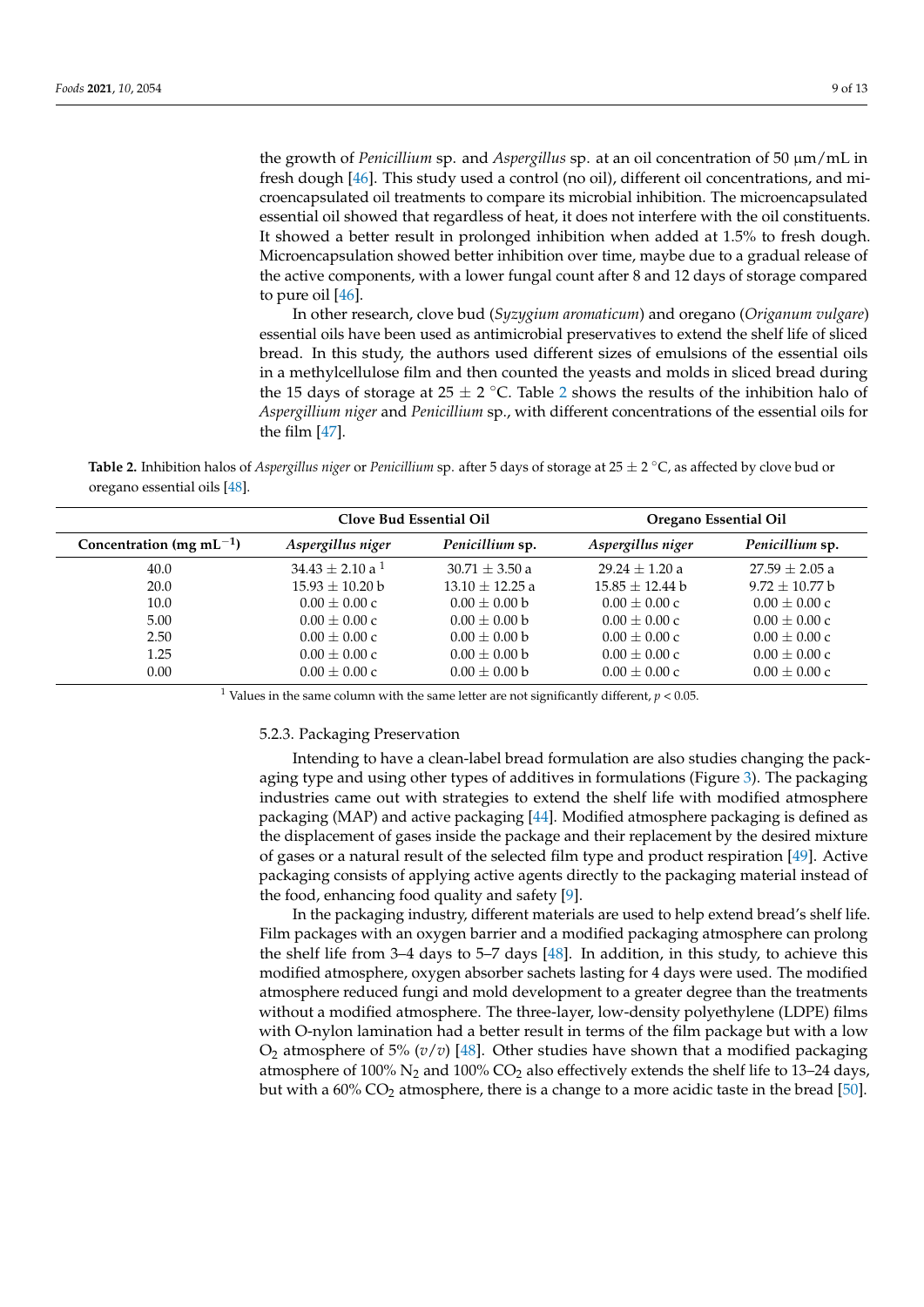<span id="page-10-0"></span>

**Figure 3.** Summary of packaging materials to extend bread's shelf life. **Figure 3.** Summary of packaging materials to extend bread's shelf life.

Other researchers have had the idea of using antimicrobial essential oil (EO) sachets in packages containing sliced bread [\[9,](#page-11-8)[43\]](#page-12-22). Oregano essential oil has proved to have antimicrobial properties in controlling pathogenic microorganisms such as *Penicillium* sp., modified atmosphere, oxygen absorber sachets lasting for 4 days were used. The modified *Aspergillus* sp., *Staphylococcus* sp., *Bacillus* sp., *E. coli*, and *Salmonella enteriditis* [\[51,](#page-12-30)[52\]](#page-13-0). One of the major components of oregano essential oil with antimicrobial activity is carvacrol, which has better performance in vapor form. The sachets slowly release the essential oil properties. A metalized polypropylene bag, different from the commercially available bag that is more permeable to gases, was used in [\[9\]](#page-11-8). The oregano essential oil sachets were successful in controlling *Penicillium* sp. and other fungal spoilage. As the concentration increased, the microbial growth rate decreased, but all concentrations had the same count of yeasts and molds at the end of the 15 days in the sliced bread [\[9\]](#page-11-8). There was no change in the bread texture after the use of oregano essential oil, but there were unpleasant sensory effects at the highest oregano oil concentration [\[9\]](#page-11-8). In addition, sachets with cinnamon EO combined with micro-perforated polypropylene packaging material could increase the shelf life of bread from 3 to 10 days, according to Gutierrez et al.  $[43]$ . In this research, the authors used known concentrations of cinnamon EO in propylene films. Other studies have shown that cinnamon EO at 6% can completely inhibit the growth of microorganisms such as *Rhizopusstolonifer stolonifera,* where the compound cinnamaldehyde is mostly found [\[53\]](#page-13-1).

## successful in controlling *Penicillium* sp. and other fungal spoilage. As the concentration **6. Conclusions and Future Challenges**

 $\overline{m}$  increased, the microbial growth rate decreased, but all concentrations had the same counter The clean-label trend has become challenging for the baking industry and small bak-<br>The clean-label trend has become challenging for the baking industry and small bakeries. The food industry must respond to consumers' demands for more natural ingredients<br>... without losing the bread's taste, texture, and quality. Although there is no formal and<br>atomic and distributed to the breadth there is no formal and the breadth there is no formal and the material committed with micro-performance parameters sum agree that the product should be healthy and have no chemical-sounding names in the ingredient list. Other research has focused on using different dough strengtheners and has shown that it is feasible to use receased on asing aincrent abagin strengtheners and has shown that it is reashed to ase<br>other flour and wheat gluten. Dough properties such as water absorption, extensibility, other from that when graters Dough properties start as water asserption, extensionity, strength, softer crumb, and loaf volume can be enhanced. Enzymes have shown a possible replacement for dough strengtheners such as hydrocolloids and emulsifiers. In the case of preservatives, there are investigations on fermenters and essential oils but with some of preservatives, there are investigations on fermenters and essential oils but with some standardized definition of a clean label, consumers still agree that the product should be challenges. As an option for extending bread shelf life, solutions as active packaging and modified active packaging are evaluated. The use of cinnamon and oregano essential oil has shown inhibition in microbial growth in bread.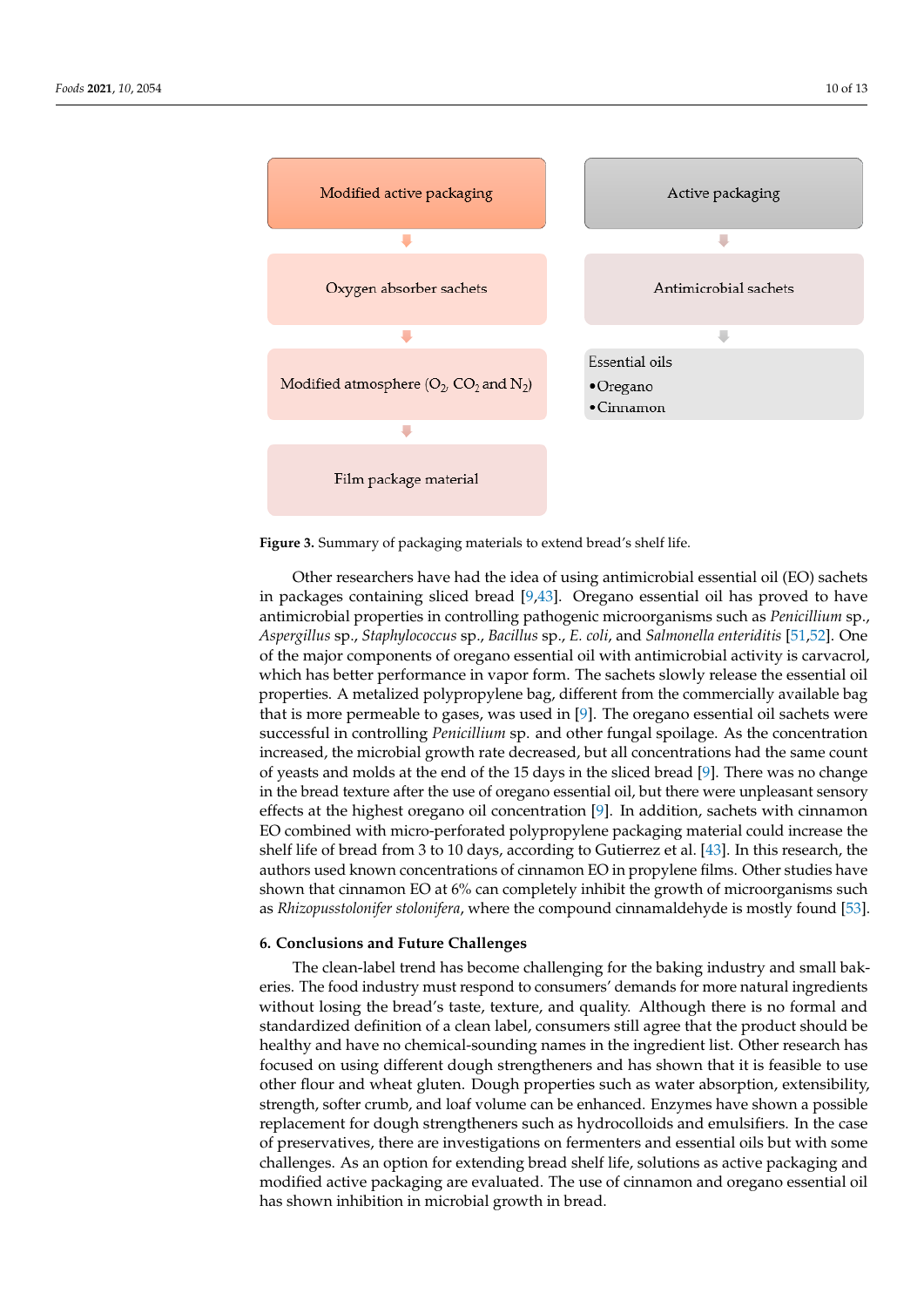In future research, it is essential not only to focus on the dough rheology but also to conduct a sensory evaluation. The use of essential oils has shown an effect on the final product's taste, which can lower consumer acceptance. Another part that needs evaluation is whether these technologies as substitutes for dough strengtheners and preservatives are feasible in price and manufacturing matters. Some of the options for extending bread shelf life and as strengtheners are considered expensive or cannot be used on a larger scale in bakeries.

In conclusion, after proving an effective clean-label formulation, it is vital to assess the final product's taste and texture and evaluate its replication in small- and large-scale bakeries. The future challenge is to keep investigating feasible and practical replacements of dough strengtheners and preservatives that bakers can use.

**Funding:** This research received no external funding.

**Institutional Review Board Statement:** Not applicable.

**Informed Consent Statement:** Not applicable.

**Data Availability Statement:** This study does not report any data.

**Conflicts of Interest:** The authors declare no conflict of interest.

## **References**

- <span id="page-11-0"></span>1. Cauvain, S.P. *Breadmaking: Improving Quality*; CRC Press: Boca Raton, FL, USA, 2012.
- <span id="page-11-1"></span>2. Pyler, E.J.; Gorton, L.A. *Baking Science and Technology, Volume1: Fundamentals and Ingredients*; Sosland Publishing Co.: Kansas City, MO, USA, 2008; Volume 1, p. 138.
- <span id="page-11-2"></span>3. Dubois, D.K. Dough strengtheners and crumb softeners: I. Definition and classification. *AIB Res. Dep. Tech. Bull.* **1979**, *1*, 1–4.
- <span id="page-11-3"></span>4. Franklin, P.S. Bread. Available online: [https://www.encyclopedia.com/sports-and-everyday-life/food-and-drink/food-and](https://www.encyclopedia.com/sports-and-everyday-life/food-and-drink/food-and-cooking/bread)[cooking/bread](https://www.encyclopedia.com/sports-and-everyday-life/food-and-drink/food-and-cooking/bread) (accessed on 25 August 2021).
- <span id="page-11-4"></span>5. Sluimer, P. *Principles of Breadmaking: Functionality of Raw Materials and Process Steps*; American Association of Cereal Chemists International: St. Paul, MN, USA, 2005.
- <span id="page-11-5"></span>6. Bonomi, F.; Ferranti, P.; Momone, G. Wheat Flour. In *Bakery Products: Science and Technology*; Zhou, W., Hui, Y.H., De Leyn, I., Pagani, M.A., Rosell, C.M., Selman, J.D., Therdthai, N., Eds.; John Wiley and Sons, Ltd.: Hoboken, NJ, USA, 2014; pp. 55–74.
- <span id="page-11-6"></span>7. Veraverbeke, W.S.; Delcour, J.A. Wheat protein composition and properties of wheat glutenin in relation to breadmaking functionality. *Crit. Rev. Food Sci. Nutr.* **2002**, *42*, 179–208. [\[CrossRef\]](http://doi.org/10.1080/10408690290825510)
- <span id="page-11-7"></span>8. Wieser, H. Chemistry of gluten proteins. *Food Microbiol.* **2007**, *24*, 115–119. [\[CrossRef\]](http://doi.org/10.1016/j.fm.2006.07.004) [\[PubMed\]](http://www.ncbi.nlm.nih.gov/pubmed/17008153)
- <span id="page-11-8"></span>9. Passarinho, A.T.P.; Dias, N.F.; Camilloto, G.P.; Cruz, R.S.; Otoni, C.G.; Moraes, A.R.F.; Soares, N.d.F.F. Sliced bread preservation through oregano essential oil-containing sachet. *J. Food Process. Eng.* **2014**, *37*, 53–62. [\[CrossRef\]](http://doi.org/10.1111/jfpe.12059)
- <span id="page-11-9"></span>10. Joye, I.J.; Lagrain, B.; Delcour, J.A. Use of chemical redox agents and exogenous enzymes to modify the protein network during breadmaking–A review. *J. Cereal Sci.* **2009**, *50*, 11–21. [\[CrossRef\]](http://doi.org/10.1016/j.jcs.2009.04.001)
- <span id="page-11-10"></span>11. Skarra, L. Using gums in "clean label" formulations. *Prep. Foods* **2006**, *175*, 61–62.
- <span id="page-11-19"></span>Kvidahl Reilly, M. Bakers Reinvent Their Breads to Meet Changing Consumer Trends, Bolster Sales. Available online: [https:](https://www.snackandbakery.com/articles/88692-bakers-reinvent-their-breads-to-meet-changing-consumer-trends-bolster-sales) [//www.snackandbakery.com/articles/88692-bakers-reinvent-their-breads-to-meet-changing-consumer-trends-bolster-sales](https://www.snackandbakery.com/articles/88692-bakers-reinvent-their-breads-to-meet-changing-consumer-trends-bolster-sales) (accessed on 25 August 2021).
- <span id="page-11-11"></span>13. Edwards, A. Natural and Clean Label Trends. Available online: [https://www.foodnavigator.com/Events/Natural-Clean-Label-](https://www.foodnavigator.com/Events/Natural-Clean-Label-Trends-2013)[Trends-2013](https://www.foodnavigator.com/Events/Natural-Clean-Label-Trends-2013) (accessed on 25 August 2021).
- <span id="page-11-12"></span>14. Ingredion Incorporated. The Clean Label Guide to Europe. Available online: [http://www.alimentatec.com/wp-content/](http://www.alimentatec.com/wp-content/uploads/2014/10/The-Clean-Label-Guide-To-Europe.pdf.) [uploads/2014/10/The-Clean-Label-Guide-To-Europe.pdf.](http://www.alimentatec.com/wp-content/uploads/2014/10/The-Clean-Label-Guide-To-Europe.pdf.) (accessed on 25 August 2021).
- <span id="page-11-13"></span>15. Cowling, W. COVID-19 Driving Clean Label Bakery Market. Available online: [https://www.foodbeverageinsider.com/bakery/](https://www.foodbeverageinsider.com/bakery/covid-19-driving-clean-label-bakery-market) [covid-19-driving-clean-label-bakery-market](https://www.foodbeverageinsider.com/bakery/covid-19-driving-clean-label-bakery-market) (accessed on 25 August 2021).
- <span id="page-11-14"></span>16. Rahman, M. An initiative to clean label: Can we replace dough strengtheners in bread formulations. Master's Thesis, North Dakota State University, Fargo, ND, USA, 2018.
- <span id="page-11-15"></span>17. Tebben, L.; Shen, Y.; Li, Y. Improvers and functional ingredients in whole wheat bread: A review of their effects on dough properties and bread quality. *Trends Food Sci. Technol.* **2018**, *81*, 10–24.
- <span id="page-11-16"></span>18. Ponzio, N.R.; Ferrero, C.; Puppo, M.C. Wheat varietal flours: Influence of pectin and DATEM on dough and bread quality. *Int. J. Food Prop.* **2013**, *16*, 33–44.
- <span id="page-11-17"></span>19. Moayedallaie, S.; Mirzaei, M.; Paterson, J. Bread improvers: Comparison of a range of lipases with a traditional emulsifier. *Food Chem.* **2010**, *122*, 495–499. [\[CrossRef\]](http://doi.org/10.1016/j.foodchem.2009.10.033)
- <span id="page-11-18"></span>20. Gaupp, R.; Adams, W. Diacetyl tartaric esters of monoglycerides (DATEM) and associated emulsifiers in bread making. In *Emulsifiers in Food Technology*; Norn, V., Ed.; John Wiley & Sons, Ltd.: Hoboken, NJ, USA, 2014; pp. 121–146.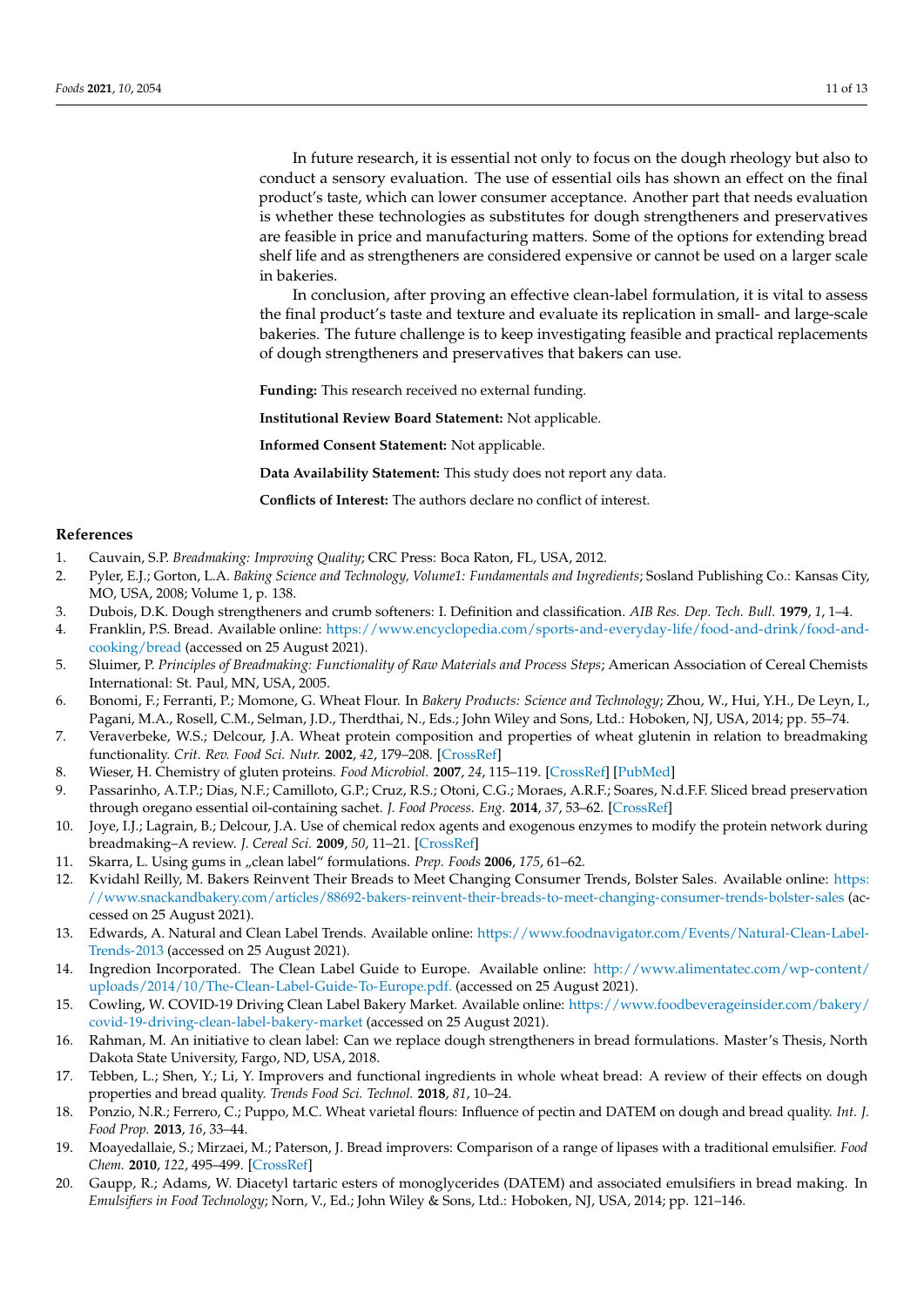- <span id="page-12-0"></span>21. Axel, C.; Zannini, E.; Arendt, E.K. Mold spoilage of bread and its biopreservation: A review of current strategies for bread shelf life extension. *Crit. Rev. Food Sci. Nutr.* **2017**, *57*, 3528–3542.
- <span id="page-12-1"></span>22. Lück, E.; Jager, M. *Antimicrobial Food Additives: Characteristics, Uses, Effects*, 2nd ed.; Springer Science and Business Media: New York, NY, USA, 1997.
- <span id="page-12-2"></span>23. Lück, E. Food applications of sorbic acid and its salts. *Food Addit. Contam.* **1990**, *7*, 711–715. [\[CrossRef\]](http://doi.org/10.1080/02652039009373936)
- <span id="page-12-3"></span>24. Kurokawa, Y.; Maekawa, A.; Takahashi, M.; Hayashi, Y. Toxicity and carcinogenicity of potassium bromate—A new renal carcinogen. *Environ. Health Perspect.* **1990**, *87*, 309–335.
- <span id="page-12-4"></span>25. Daud, Z.; Ismail, A.; Sarmadi, B. Ascorbic acid: Physiology and health effects. In *Encyclopedia of Food and Health*; Caballero, B., Finglas, P.M., Toldra, F., Eds.; Oxford Academic Press: Waltham, MA, USA, 2016; pp. 266–274.
- <span id="page-12-5"></span>26. Winter, R. *A consumer's Dictionary of Food Additives: Descriptions in Plain English of More than 12,000 Ingredients Both Harmful and Desirable Found in Foods*, 7th ed.; Crown Archetype: New York, NY, USA, 2009.
- <span id="page-12-6"></span>27. Sargent, K. The rise of clean-label baking. *Stack Food Wholes. Bak.* **2020**, *109*, 26.
- <span id="page-12-7"></span>28. Hanes, B. Clean label innovation in the bakery aisle. *Food Beverage Insider* **2020**, *1*, 5–7.
- <span id="page-12-8"></span>29. Snack Food & Wholesale Bakery. Ingredient Briefs. Available online: [https://www.snackandbakery.com/topics/2680-ingredient](https://www.snackandbakery.com/topics/2680-ingredient-briefs)[briefs](https://www.snackandbakery.com/topics/2680-ingredient-briefs) (accessed on 25 August 2021).
- <span id="page-12-9"></span>30. Bizzozero, J. Bakery sales rise on consumer demand for nostalgia. *Food Beverage Insider* **2020**, *1*, 4.
- <span id="page-12-10"></span>31. Velissariou, M. What Is Clean Label? Available online: <http://blog.ift.org/what-is-clean-label> (accessed on 25 August 2021).
- <span id="page-12-11"></span>32. Asioli, D.; Aschemann-Witzel, J.; Caputo, V.; Vecchio, R.; Annunziata, A.; Næs, T.; Varela, P. Making sense of the "clean label" trends: A review of consumer food choice behavior and discussion of industry implications. *Food Res. Int.* **2017**, *99*, 58–71. [\[CrossRef\]](http://doi.org/10.1016/j.foodres.2017.07.022)
- <span id="page-12-12"></span>33. Boz, H.; Murat Karaoğlu, M.; Gürbüz Kotancilar, H.; Emre Gerçekaslan, K. The effects of different materials as dough improvers for organic whole wheat bread. *Int. J. Food Sci. Technol.* **2010**, *45*, 1472–1477. [\[CrossRef\]](http://doi.org/10.1111/j.1365-2621.2010.02289.x)
- <span id="page-12-13"></span>34. Drago, S.; Gonzalez, R. Foaming properties of enzymatically hydrolysed wheat gluten. *Innov. Food Sci. Emerg. Technol.* **2000**, *1*, 269–273. [\[CrossRef\]](http://doi.org/10.1016/S1466-8564(00)00034-5)
- <span id="page-12-14"></span>35. Lever, T.; Kelly, A.; De Faveri, J.; Martin, D.; Sheppard, J.; Quail, K.; Miskelly, D. Australian wheat for the sponge and dough bread making process. *Aust. J. Agric. Res.* **2005**, *56*, 1049–1057. [\[CrossRef\]](http://doi.org/10.1071/AR05113)
- <span id="page-12-15"></span>36. Zhang, X.; Jin, H.; Zhang, Y.; Liu, D.; Li, G.; Xia, X.; He, Z.; Zhang, A. Composition and functional analysis of low-molecular-weight glutenin alleles with Aroona near-isogenic lines of bread wheat. *BMC Plant Biol.* **2012**, *12*, 1–16. [\[CrossRef\]](http://doi.org/10.1186/1471-2229-12-243)
- <span id="page-12-16"></span>37. Hebeda, R. *Baked Goods Freshness: Technology, Evaluation, and Inhibition of Staling*; CRC Press: Boca Raton, FL, USA, 1996; Volume 75.
- <span id="page-12-17"></span>38. Goesaert, H.; Brijs, K.; Veraverbeke, W.; Courtin, C.; Gebruers, K.; Delcour, J. Wheat flour constituents: How they impact bread quality, and how to impact their functionality. *Trends Food Sci. Technol.* **2005**, *16*, 12–30. [\[CrossRef\]](http://doi.org/10.1016/j.tifs.2004.02.011)
- <span id="page-12-18"></span>39. Boz, H.; Karaoğlu, M.M. Improving the quality of whole wheat bread by using various plant origin materials. *Czech J. Food Sci.* **2013**, *31*, 457–466. [\[CrossRef\]](http://doi.org/10.17221/410/2012-CJFS)
- <span id="page-12-19"></span>40. Carr, L.; Tadini, C. Influence of yeast and vegetable shortening on physical and textural parameters of frozen part baked French bread. *LWT-Food Sci. Technol.* **2003**, *36*, 609–614. [\[CrossRef\]](http://doi.org/10.1016/S0023-6438(03)00079-3)
- <span id="page-12-20"></span>41. de Oliveira do Nascimento, K.; do Nascimento Dias Paes, S.; Augusta, I.M. A review "Clean Labeling": Applications of natural ingredients in bakery products. *J. Food Nutr. Res.* **2018**, *6*, 285–294. [\[CrossRef\]](http://doi.org/10.12691/jfnr-6-5-2)
- <span id="page-12-21"></span>42. Debonne, E.; Van Bockstaele, F.; Samapundo, S.; Eeckhout, M.; Devlieghere, F. The use of essential oils as natural antifungal preservatives in bread products. *J. Essent. Oil Res.* **2018**, *30*, 309–318. [\[CrossRef\]](http://doi.org/10.1080/10412905.2018.1486239)
- <span id="page-12-22"></span>43. Gutierrez, L.; Sánchez, C.; Batlle, R.; Nerín, C. New antimicrobial active package for bakery products. *Trends Food Sci. Technol.* **2009**, *20*, 92–99. [\[CrossRef\]](http://doi.org/10.1016/j.tifs.2008.11.003)
- <span id="page-12-23"></span>44. Samapundo, S.; Devlieghere, F.; Vroman, A.; Eeckhout, M. Antifungal properties of fermentates and their potential to replace sorbate and propionate in pound cake. *Int. J. Food Microbiol.* **2016**, *237*, 157–163. [\[CrossRef\]](http://doi.org/10.1016/j.ijfoodmicro.2016.08.020)
- <span id="page-12-24"></span>45. Melini, V.; Melini, F. Strategies to extend bread and GF bread shelf-life: From Sourdough to antimicrobial active packaging and nanotechnology. *Fermentation* **2018**, *4*, 9. [\[CrossRef\]](http://doi.org/10.3390/fermentation4010009)
- <span id="page-12-25"></span>46. Teodoro, R.A.R.; de Barros Fernandes, R.V.; Botrel, D.A.; Borges, S.V.; de Souza, A.U. Characterization of microencapsulated rosemary essential oil and its antimicrobial effect on fresh dough. *Food Bioprocess Technol.* **2014**, *7*, 2560–2569. [\[CrossRef\]](http://doi.org/10.1007/s11947-014-1302-1)
- <span id="page-12-26"></span>47. Otoni, C.G.; Pontes, S.F.; Medeiros, E.A.; Soares, N.d.F. Edible films from methylcellulose and nanoemulsions of clove bud (Syzygium aromaticum) and oregano (Origanum vulgare) essential oils as shelf life extenders for sliced bread. *J. Agric. Food Chem.* **2014**, *62*, 5214–5219. [\[CrossRef\]](http://doi.org/10.1021/jf501055f)
- <span id="page-12-27"></span>48. Upasen, S.; Wattanachai, P. Packaging to prolong shelf life of preservative-free white bread. *Heliyon* **2018**, *4*, e00802. [\[CrossRef\]](http://doi.org/10.1016/j.heliyon.2018.e00802)
- <span id="page-12-28"></span>49. U.S. Food & Drug Administration. Food Code. Available online: <https://www.fda.gov/media/110822/download> (accessed on 25 August 2021).
- <span id="page-12-29"></span>50. Fik, M.; Surówka, K.; Maciejaszek, I.; Macura, M.; Michalczyk, M. Quality and shelf life of calcium-enriched wholemeal bread stored in a modified atmosphere. *J. Cereal Sci.* **2012**, *56*, 418–424. [\[CrossRef\]](http://doi.org/10.1016/j.jcs.2012.06.006)
- <span id="page-12-30"></span>51. Dobre, A.A.; Gagiu, V.; Niculita, P. Preliminary studies on the antimicrobial activity of essential oils against food borne bacteria and toxigenic fungi. *Ann. Univ. Dunarea Jos Galati Fascicle VI Food Technol.* **2011**, *35*, 16.